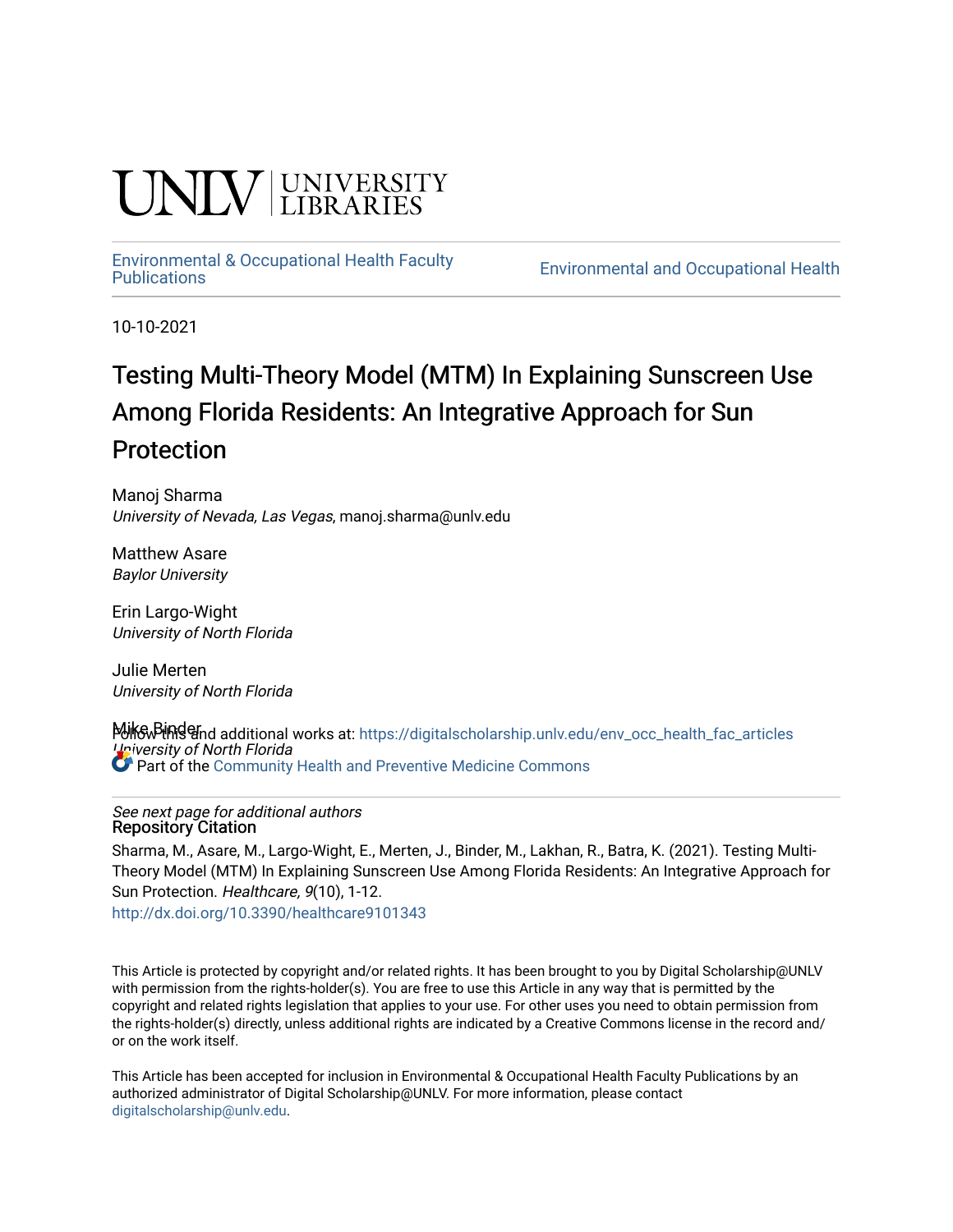#### Authors

Manoj Sharma, Matthew Asare, Erin Largo-Wight, Julie Merten, Mike Binder, Ram Lakhan, and Kavita Batra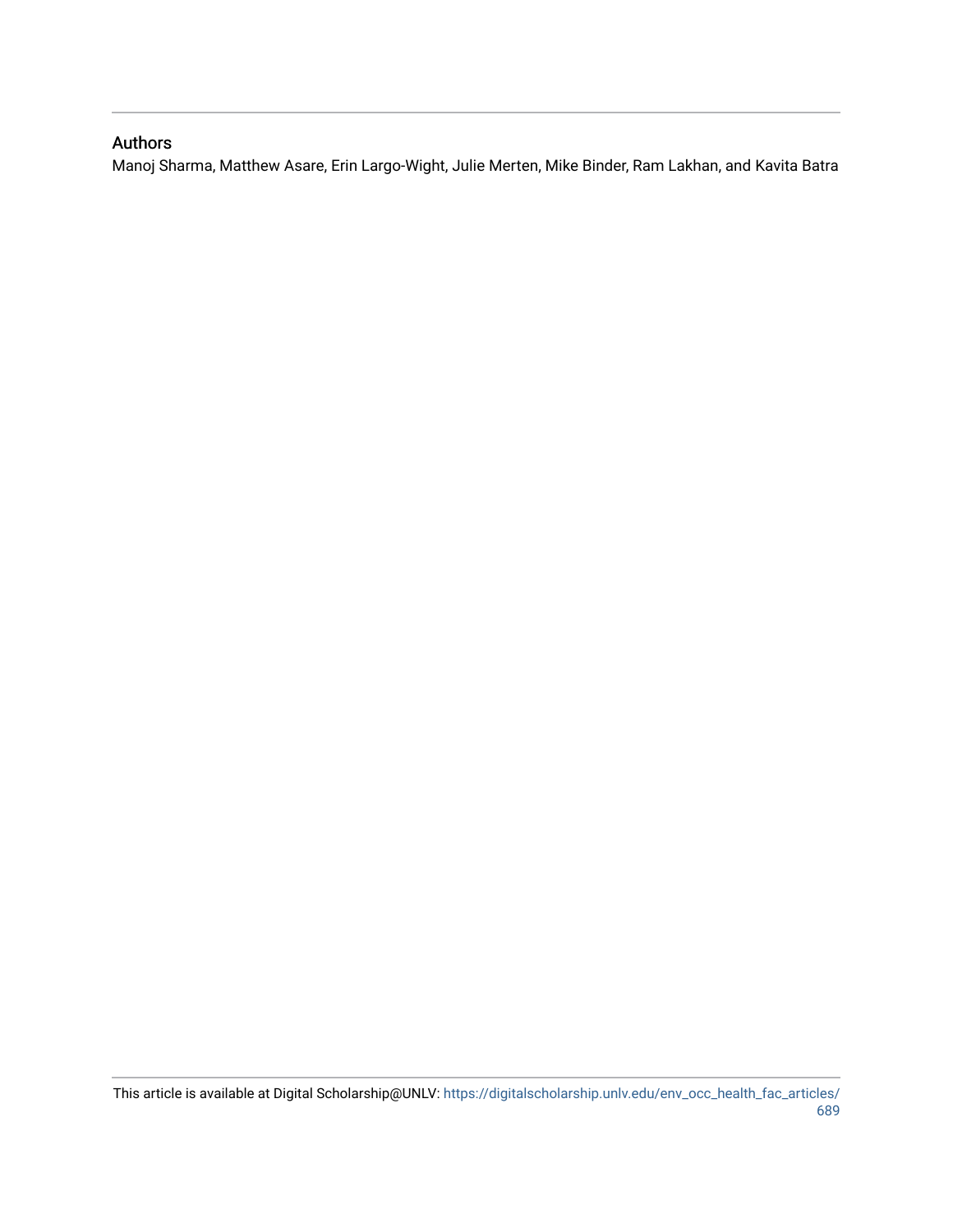

*Article*



### **Testing Multi-Theory Model (MTM) in Explaining Sunscreen Use among Florida Residents: An Integrative Approach for Sun Protection**

**Manoj Sharma <sup>1</sup> [,](https://orcid.org/0000-0002-4624-2414) Matthew Asare <sup>2</sup> [,](https://orcid.org/0000-0002-6831-3586) Erin Largo-Wight 3,4, Julie Merten <sup>3</sup> , Mike Binder <sup>5</sup> [,](https://orcid.org/0000-0001-8094-7701) Ram Lakhan <sup>6</sup> and Kavita Batra 7,[\\*](https://orcid.org/0000-0002-0722-0191)**

- <sup>1</sup> Department of Social and Behavioral Health, School of Public Health, University of Nevada, Las Vegas, NV 89119, USA; manoj.sharma@unlv.edu
- <sup>2</sup> Department of Public Health, Baylor University, Waco, TX 76798, USA; matt\_asare@baylor.edu
- <sup>3</sup> Department of Public Health, University of North Florida, Jacksonville, FL 32224, USA; largo.wight@unf.edu (E.L.-W.); jmerten@unf.edu (J.M.)
- 4 Institute of Environmental Research and Education, University of North Florida, Jacksonville, FL 32224, USA
- <sup>5</sup> Department of Political Science and Public Administration, University of North Florida, Jacksonville, FL 32224, USA; m.binder@unf.edu
- <sup>6</sup> Department of Health and Human Performance, Berea College, Berea, KY 40404, USA; Lakhanr@berea.edu
	- <sup>7</sup> Office of Research, Kirk Kerkorian School of Medicine, University of Nevada, Las Vegas, NV 89102, USA
	- **\*** Correspondence: kavita.batra@unlv.edu

check for **-**

**Citation:** Sharma, M.; Asare, M.; Largo-Wight, E.; Merten, J.; Binder, M.; Lakhan, R.; Batra, K. Testing Multi-Theory Model (MTM) in Explaining Sunscreen Use among Florida Residents: An Integrative Approach for Sun Protection. *Healthcare* **2021**, *9*, 1343. [https://](https://doi.org/10.3390/healthcare9101343) [doi.org/10.3390/healthcare9101343](https://doi.org/10.3390/healthcare9101343)

Academic Editor: Wolfgang Uter

Received: 13 August 2021 Accepted: 7 October 2021 Published: 10 October 2021

**Publisher's Note:** MDPI stays neutral with regard to jurisdictional claims in published maps and institutional affiliations.



**Copyright:** © 2021 by the authors. Licensee MDPI, Basel, Switzerland. This article is an open access article distributed under the terms and conditions of the Creative Commons Attribution (CC BY) license (https:/[/](https://creativecommons.org/licenses/by/4.0/) [creativecommons.org/licenses/by/](https://creativecommons.org/licenses/by/4.0/)  $4.0/$ ).

**Abstract:** Florida residents have the second highest incidence of skin cancer in the nation. Sunscreen usage was found to be the one of the most effective integrative health approaches for reducing risk of skin cancer. Given the limited information on the likelihood of adopting and continuing sunscreen usage behavior, this cross-sectional study aimed to examine the correlates of initiating and sustaining sunscreen usage behavior among Florida dwellers, using the fourth-generation, multi-theory model (MTM) of behavior change. A web-based survey containing 51 questions was emailed to Florida residents aged 18 years or above, who were randomly selected from the state voter file. Psychometric validity of the survey instrument was established using structural equation modeling, and Cronbach's alpha values were calculated for assessing the internal consistency. An independent-samples-*t*-test and hierarchical multiple regression tests were used to analyze the data. The results indicated that participants who engaged in sunscreen usage behavior, participatory dialogue (β = 0.062, *p* < 0.05), behavioral confidence (β = 0.636, *p* < 0.001), and changes in the physical environment (β = 0.210,  $p < 0.001$ ) were statistically significant and accounted for 73.6% of the variance in initiating sunscreen usage behavior. In addition, the constructs of emotional transformation (β = 0.486,  $p$  < 0.001) and practice for change (β = 0.211, *p* < 0.001), as well as changes in the social environment (β = 0.148,  $p < 0.001$ ) were significant predictors of maintaining sunscreen usage behavior and contributed to 59% of variance in sustenance. These findings offer a valuable insight regarding the applicability of MTM models to guiding public health interventions promoting sunscreen usage and preventing UV radiation risk and related skin cancer.

**Keywords:** multi-theory model; skin cancer; sunscreen; Florida; integrative medicine

#### **1. Introduction**

Sunscreen offers an integrative health approach to sun protection, to prevent skin cancers. Skin cancer is among the most common forms of cancers in the United States (U.S.), affecting nearly 10,000 people every day [\[1\]](#page-12-0). Over three million cases of non-melanoma skin cancers (NMSC), including basal cell carcinoma (BCC) and squamous cell carcinoma (SCC), are diagnosed annually, with one in five Americans projected to develop the cancer during their lifetime [\[2\]](#page-12-1). The incidence rates may vary across states and regions, depending upon sociodemographic and environmental factors, and rates of cancer screening [\[1,](#page-12-0)[3\]](#page-12-2).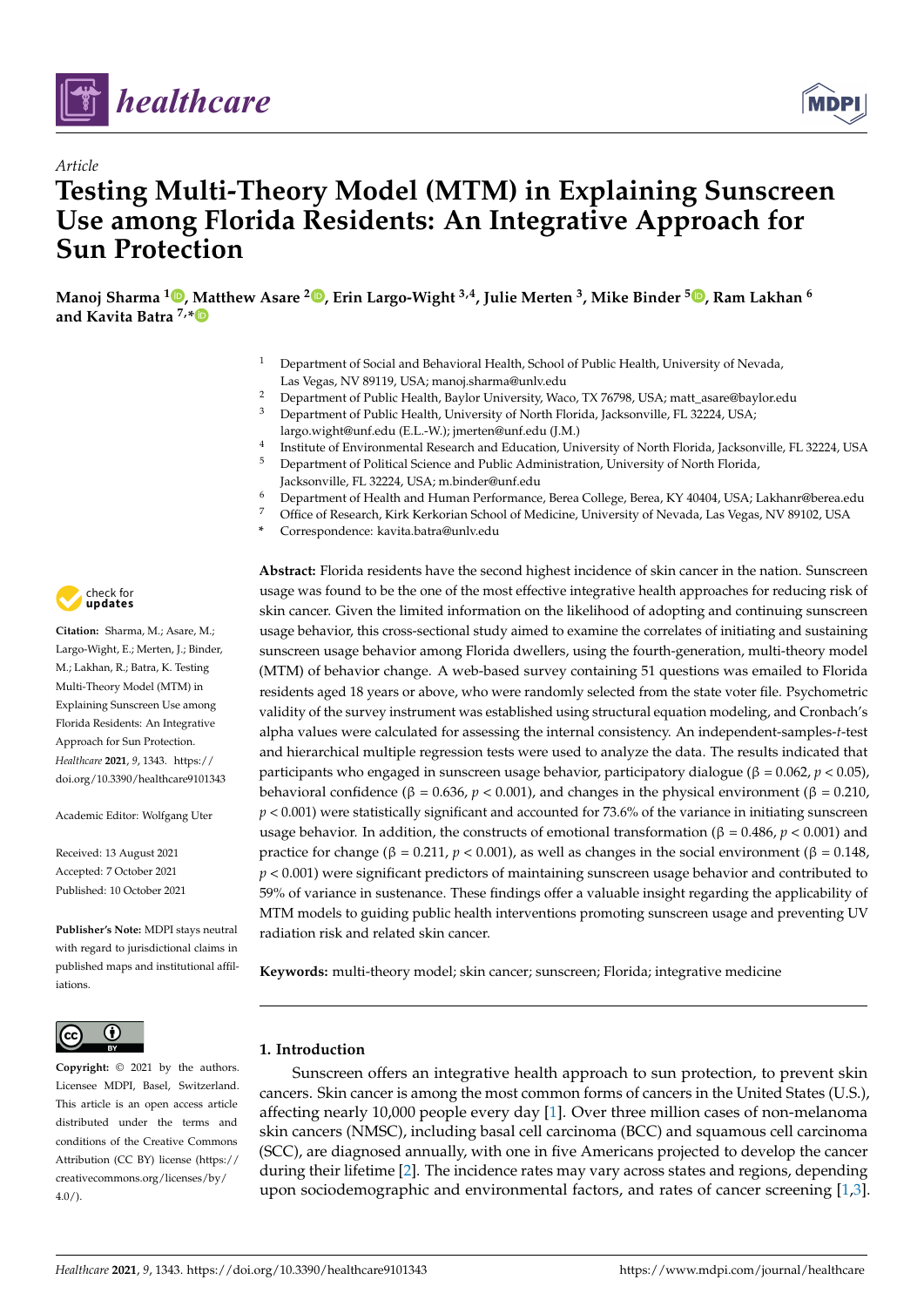Florida has the second highest incidence rate of skin cancers in the U.S., which can be partly explained by its high ultraviolet (UV) index [\[3–](#page-12-2)[5\]](#page-12-3). Over 600 Floridians die of skin cancer each year, and this mortality rate has doubled over the past few decades [\[3\]](#page-12-2). These rates are also underestimated, due to lack of NMSC reporting in cancer registries [\[1,](#page-12-0)[6\]](#page-12-4). However, a report of the Medical Expenditure Panel Survey indicated that nearly 4.3 million people were treated for NMSC in 2015 in the U.S. [\[6\]](#page-12-4). Collective evidence suggests an increase in the national, as well as global, incidence of NMSC compared to other forms of non-preventable cancers combined [\[1](#page-12-0)[,7](#page-12-5)[–10\]](#page-12-6).

Given the continued increase in incidence, the healthcare cost associated with skin cancer is substantial, making it the fifth most expensive disease in the U.S. [\[1](#page-12-0)[,11\]](#page-12-7). Nearly five million people have been treated for some form of skin cancer, which cost the nation over eight billion dollars [\[4\]](#page-12-8). This underscores the need for adopting and reinforcing costeffective yet simple preventive strategies, especially sunscreen use, which is the single most modifiable risk factor of skin cancer, other than avoiding ultraviolet (UV) exposure [\[2,](#page-12-1)[12\]](#page-12-9).

Other risk factors for skin cancers include old age, race, family history, male gender, long-term skin inflammation, and immunocompromised status [\[7](#page-12-5)[,13,](#page-12-10)[14\]](#page-12-11). NMSC occurs more often in white people than people of color, due to lower melanin (photo-protective pigment) production in the former group [\[14\]](#page-12-11). However, the worst prognosis was noted among people of color [\[15](#page-12-12)[,16\]](#page-12-13). According to the previous reports, incidence and mortality associated with NMSC among people of color may be underestimated, given the scarcity of data [\[14\]](#page-12-11). UV radiation from the sun or indoor tanning machines has been directly associated with the development of skin cancer [\[12\]](#page-12-9). The risk of skin cancer can be significantly reduced by limiting sun exposure [\[12\]](#page-12-9). The American Cancer Society (ACS) recommends avoiding the sun during peak hours (10 am–4 pm), seeking shade when outdoors, wearing sun protective clothing, including sunglasses and a wide-brimmed hat, and frequently applying sunscreen (SPF > 30) with both UVA and UVB (broadband) protection [\[17\]](#page-12-14).

Proper sunscreen use has been linked to a reduction in squamous cell and malignant melanoma skin cancer development, by 40% and 50%, respectively [\[18,](#page-12-15)[19\]](#page-12-16). The best method of preventing skin cancer in the population is to increase sunscreen usage in the community, to protect skin from harmful UV radiation exposure. Regrettably, the utilization of sunscreen is low despite the well-established protective benefits of sunscreen in preventing skin cancers [\[18](#page-12-15)[,19\]](#page-12-16). Personal barriers (dislike of the appearance or feel of sunscreen), time constraints, and economic barriers were commonly cited contributing factors to sunscreen underuse [\[20\]](#page-12-17). According to the 2015 National Health Interview Survey-Cancer Control Supplement analysis, sunscreen use in U.S adults was only 31.5% [\[21\]](#page-12-18). Only 10% of Americans reported using sunscreen daily with nearly half (47%) indicating that they have never used sunscreen. This highlights the importance of behavior change community-based interventions to address the underutilization of sunscreen [\[21\]](#page-12-18).

Previous studies utilized a range of theoretical frameworks, including a transtheoretical model, health belief model, precaution adoption model, social cognitive theory, protection motivation theory, inoculation theory, and theory of planned behaviors in guiding public health interventions targeted at reducing the risk of skin cancer by promoting sunscreen usage, and thereby decreasing sun exposure [\[22–](#page-12-19)[26\]](#page-13-0). Such theoretical interventions have received some success in identifying gaps in knowledge, attitudes, and practices, but overall, their impact has been limited in promoting sunscreen usage behaviors. Additionally, public health experts and behavior change theorists have been cognizant of the limitations of public health theories, as many of these do not provide robust estimations of the likelihood of initiation and sustenance. Behavioral change is a long-term process, and if a behavior is not sustained long enough then a relapse is more likely. Therefore, it is vital to obtain a better understanding of the initiation and sustenance of sunscreen usage in the community, to reduce the increasing incidence risk of skin cancer. Sharma (2015) attempted to address these gaps by combining constructs of popular theories and models in a way that predicted the initiation and sustenance of a behavior [\[27\]](#page-13-1). Therefore, this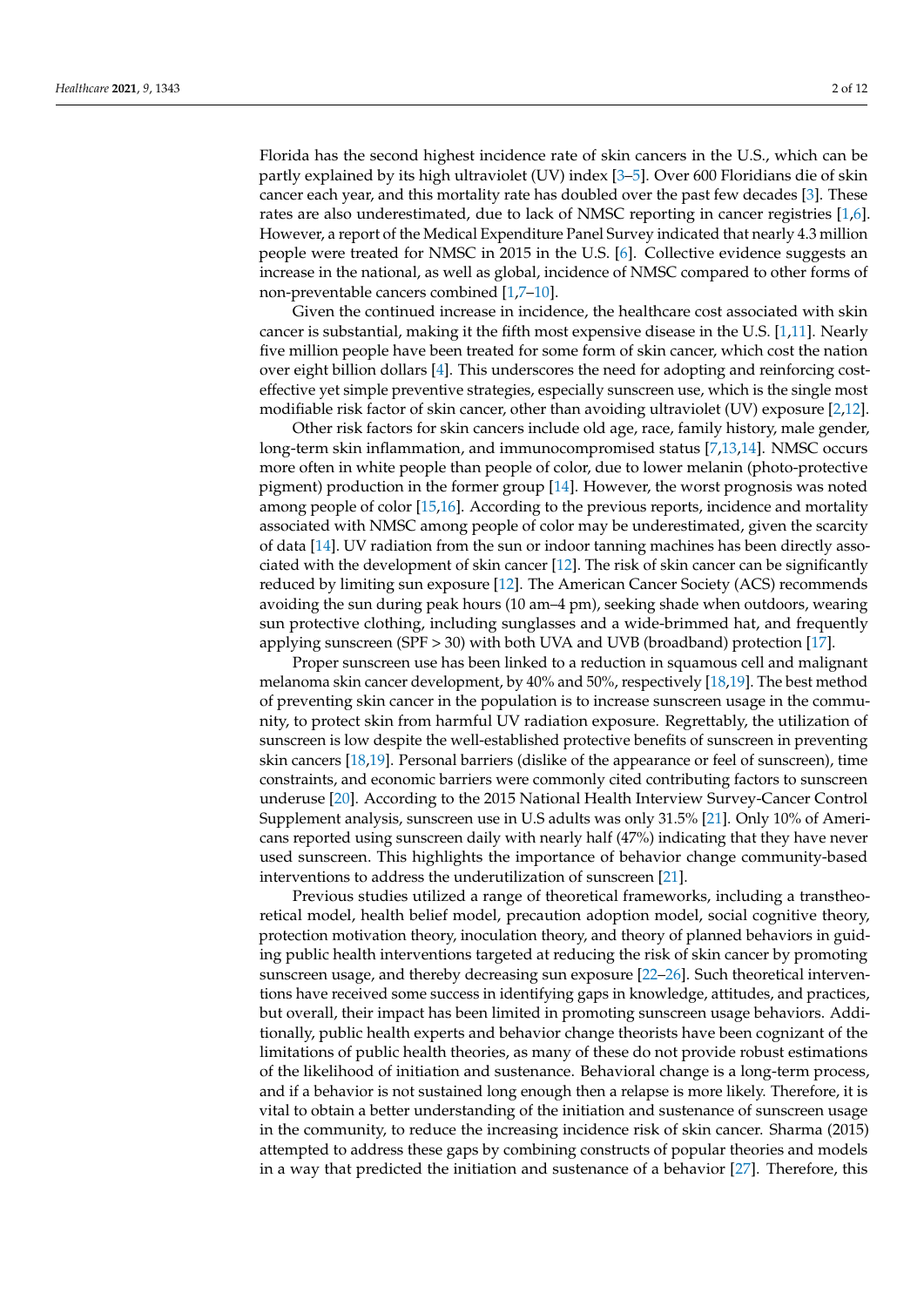study aims to investigate the predictability of adopting and continuing sunscreen usage behavior among a high UV index risk population: Florida residents.

#### **2. Materials and Methods**

#### *2.1. Setting, Study Design, and Sample*

This study is a cross-sectional study of the general population of Florida, which is the third largest state in the U.S., with a diverse demography [\[28\]](#page-13-2). The data for this study were collected through a web-based survey; launched on 11 June 2021 and closed on 27 June 2021. All participants were required to be 18 years or above, current residents of Florida, and able to read and write in English. No other exclusion criteria were applied.

#### *2.2. Sample Recruitment*

Invitations to participate in this study were sent through emails, which were randomly selected from the Florida vote file. Initial emails were sent to all potential respondents  $(\sim 100 \text{ k})$  and a follow-up reminder email was sent after 4 days to the non-respondents. We oversampled  $(-41 \text{ k})$  to reach underrepresented populations to yield a representative sample comparable to the census distribution according to the latest American Community Survey population estimates.

#### *2.3. Study Approval and Data Protection Compliance*

The study (protocol #1015079-8) received an exempt status by the Institutional Review Board (IRB), University of North Florida. All participants received a detailed participant information sheet outlining the purpose of the study, exact details related to participation (associated risks and benefits), and how information would be stored and disseminated as one or another form of scholarly product. Participants were also informed about their voluntary participation and that they could withdraw from the study at any time. Detailed contact information of the principal investigator was provided if participants had any questions about the study. Data integrity was ensured in accordance with all data privacy laws and regulations. Principal investigators shared deidentified password protected data files with the analyst of this study. The data were stored in a locked computer and analysis results were shared in an aggregate form with the rest of the research team members.

#### *2.4. Quality Control and Authenticity of Responses*

Several quality control measures were applied to ensure authenticity of the responses. The "Prevent Ballot Box Stuffing" option was selected in the Qualtrics to limit only one response from each participant to collect unique responses. Invalid or incomplete entries were removed.

#### *2.5. Survey Instrument*

The initial draft of the survey was sent to seven panelists (including three authors). All were experts in instrumentation in social and behavioral health sciences, five were experts on MTM, two were experts in sun protection research, and three were chosen from the target population. The instrument was validated for face and content validity, along with readability, in two rounds. A total of 16 changes were made during two rounds. Consensus was reached between the experts after two rounds, to finalize the survey instrument. To minimize observer bias, all reviewers were blinded. A 51-item survey MTM based questionnaire was created to examine determinants of sunscreen use among Florida residents. The Flesch reading ease of the entire scale was 66.9 and the Flesch–Kincaid grade level was 5.7 (or less than sixth grade). The survey was composed of 20 questions related to demography, outdoor activities, sunscreen use, and medical history. In addition, 31 items were related to two primary MTM theoretical constructs (initiation and sustenance). The initiation component comprised three constructs which included participatory dialogue, behavioral confidence, and changes in physical environments. "Participatory dialogue" between interventionist and subject evaluates the advantages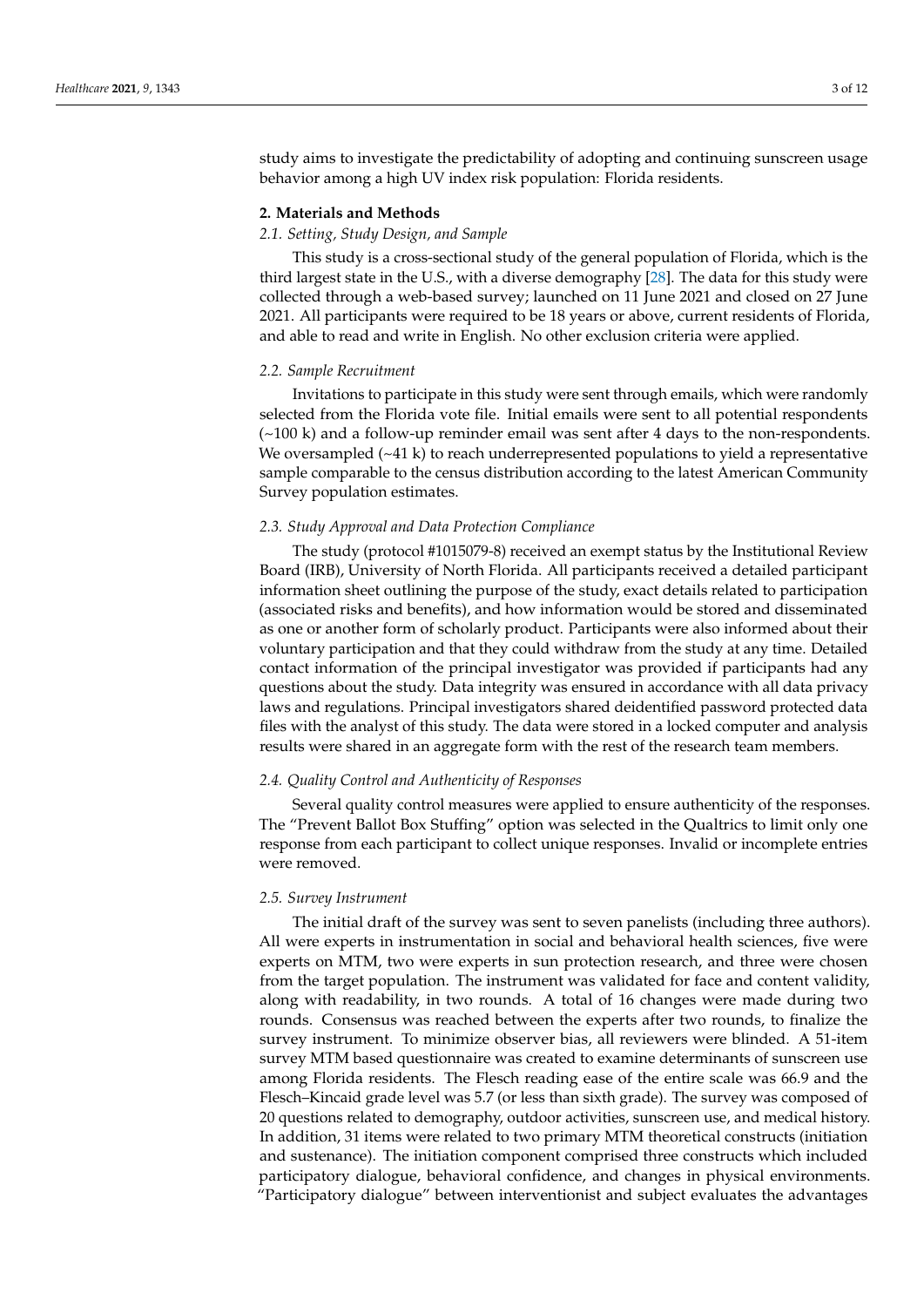and disadvantages of initiating an action  $[28-30]$  $[28-30]$ . "Behavioral confidence" is like selfefficacy but with subtle differences, it focuses on the self-confidence of the individual in efficacy but with subtle differences, it focuses on the self-confidence of the individual in acting. "Changes in physical environment" emphasizes the need for the subject to modify available resources and settings for a behavior to occur. The other component, sustenance (a continuation of behavior) comprises another three constructs: emotional transformation, practice for change, and changes in social environment. "Emotional transformation" practice for change, and changes in social environment. "Emotional transformation" ininvolves changes in feelings and attitude and in this process, an individual prepares mentally to sustain the action  $[28-30]$  $[28-30]$ . "Practice for change" is a reflective process that continues while person is in action phase. The individual monitors behavioral progress and brings needed changes to sustain the behavior. "Changes in social environment" captures the available support around the individual that is conducive to sustaining the behavior [\[28–](#page-13-2)[30\]](#page-13-3). A visual representation of MTM constructs is provided in Figure [1.](#page-5-0) [28–30]. A visual representation of MTM constructs is provided in Figure 1.

<span id="page-5-0"></span>

**Figure 1.** Multi-theory model framework. **Figure 1.** Multi-theory model framework.

#### *2.6. Statistical Analysis 2.6. Statistical Analysis*

Participants' responses were first preprocessed and then exported to IBM SPSS version 27.0 (IBM Corp. Armonk, NY, USA) for statistical analyses. Incomplete responses and those with invalid data entries were excluded. Mean and standard deviation were used to 27.0 (IBM Corp. Armonk, NY, USA) for statistical analyses. Incomplete responses and those with invalid data entries were excluded. Mean and standard deviation were used to represent continuous variables. Counts and proport variables. Inferential statistics were conducted through independent samples-*t*-tests to variables. Inferential statistics were conducted through independent samples-*t*-tests to perform group-wise comparisons. Cronbach's alpha values were computed for the entire perform group-wise comparisons. Cronbach's alpha values were computed for the entire scale and subscales to assess the internal consistency. Two hierarchical regression models scale and subscales to assess the internal consistency. Two hierarchical regression models (HRM) were fit to explain the variance in the likelihood of initiation and sustenance of (HRM) were fit to explain the variance in the likelihood of initiation and sustenance of sunscreen use behavior by MTM individual constructs, besides the demographic variables. Structural equation modeling (SEM) was utilized for the construct validation. The Analysis of Moment Structure, AMOS (Chicago, IL, USA) was used for SEM [\[27\]](#page-13-1). We used indices such as chi-square ( $\chi^2$ ), root mean square error of approximation (RMSEA), comparative fit index (CFI), and Tucker–Lewis (TLI) to assess how well our models fit the data [\[31](#page-13-4)[–33\]](#page-13-5). Models were considered to have adequate fit if they met the less stringent, but traditionally accepted, values of 0.90 or greater for CFI and TLI, and values less than 0.08 for RMSEA. *P*-values less than 0.05 were considered statistically significant.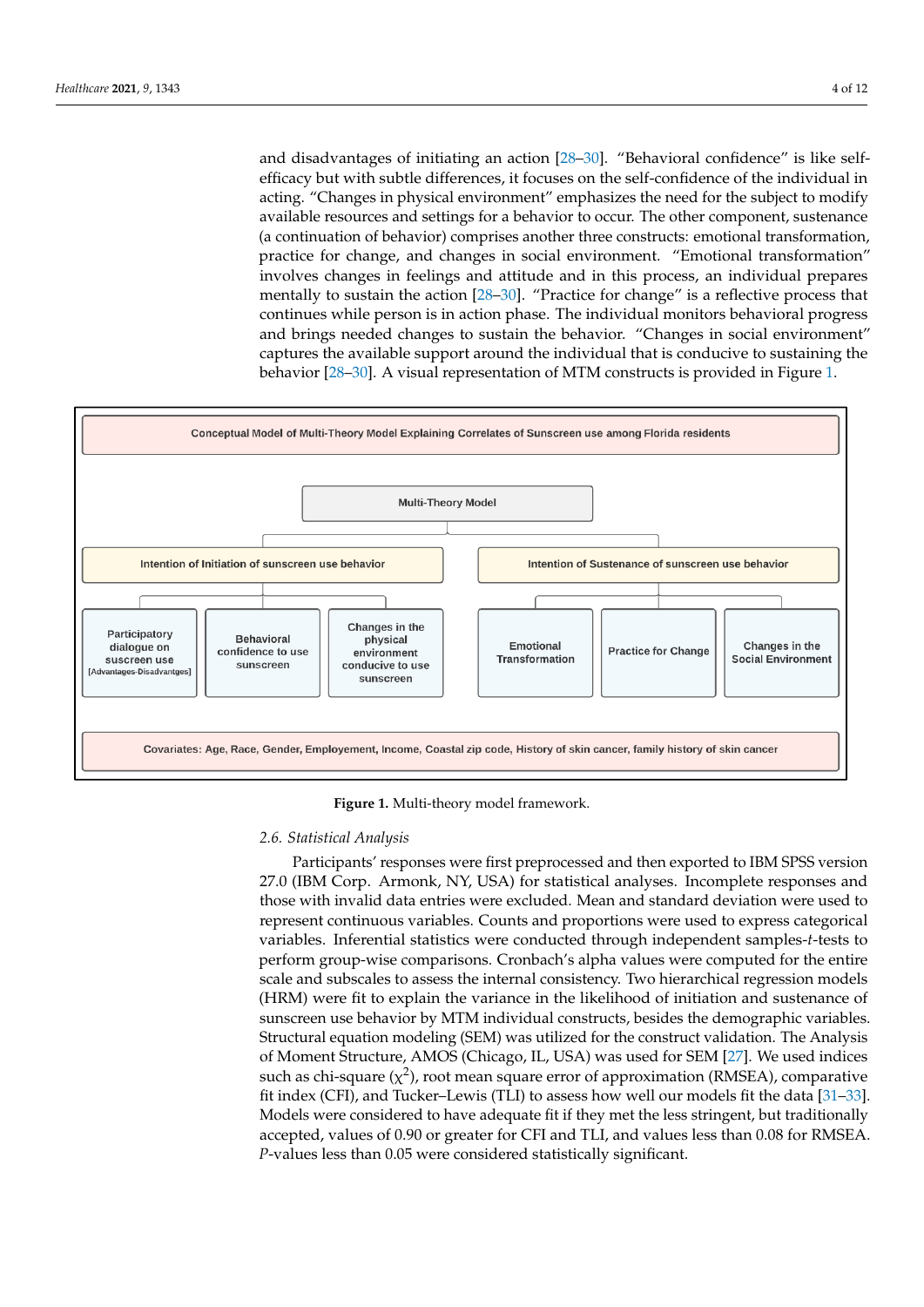#### *2.7. Sample Size Justification*

Sample size estimation of independent-samples-test was conducted using G \* Power software packages, using a Cohen's small effect size of 0.2 at the power of 95% [\[34](#page-13-6)[,35\]](#page-13-7). After factoring a 15% attrition rate ( $n = 163$ ), the minimum sample required was 1247 participants. For the purpose of structural equation analyses, a minimum sample size of 300 was determined to be acceptable, as indicated by previous studies [\[36\]](#page-13-8).

#### **3. Results**

A total of 1284 valid responses were included in the analysis. The mean age of the sample was  $50.2 \pm 18.1$  years. Nearly 86% participants reported living in zip codes not touching an ocean or gulf area (Table [1\)](#page-6-0). About 75 percent of the sample population reported having no college level education or degree. White respondents represented nearly half of the sample population. Six out of 10 respondents reported being employed and having an annual income under USD 100,000 (Table [1\)](#page-6-0). About 13 percent of respondents had a history of skin cancer. Noticeably, 4 in 10 respondents had a family history of skin cancer (Table [1\)](#page-6-0). Sunscreen users had a statistically significant higher mean scores for initiation (2.10  $\pm$  1.49 vs  $0.41 \pm 1.2$ ) and sustenance ( $1.82 \pm 1.46$  vs  $0.36 \pm 0.74$ ) compared to sunscreen non-users (Table [2\)](#page-7-0).

<span id="page-6-0"></span>**Table 1.** Demographic characteristics of the sample population of Floridians (*N* = 1284).

| <b>Characteristics or Variables</b> | n    | Percentage |
|-------------------------------------|------|------------|
| Age (in years)                      |      |            |
| $18 - 24$                           | 146  | 11.34      |
| $25 - 34$                           | 204  | 15.91      |
| $35 - 44$                           | 194  | 15.09      |
| $45 - 54$                           | 203  | 15.81      |
| $55 - 64$                           | 214  | 16.63      |
| 65 and over                         | 324  | 25.23      |
| Gender                              |      |            |
| Male                                | 619  | 48.24      |
| Female                              | 664  | 51.76      |
| <b>Coastal Zip Code</b>             |      |            |
| Not Touching Ocean or Gulf          | 1104 | 86.02      |
| Touches Ocean or Gulf               | 180  | 13.98      |
| Race                                |      |            |
| White                               | 689  | 53.69      |
| <b>Black</b>                        | 194  | 15.15      |
| Hispanic                            | 333  | 25.91      |
| Other                               | 67   | 5.25       |
| Education                           |      |            |
| No College Degree                   | 900  | 70.08      |
| College Degree                      | 371  | 28.90      |
| Employed                            |      |            |
| Yes                                 | 777  | 60.55      |
| No                                  | 487  | 37.91      |
| <b>Annual Income</b>                |      |            |
| Less than \$50,000                  | 434  | 33.81      |
| \$50,001 to \$100,000               | 402  | 31.28      |
| \$100,001 to \$150,000              | 185  | 14.39      |
| \$150,001 to \$200,000              | 71   | 5.56       |
| More than \$200,000                 | 89   | 6.95       |
| Skin cancer history                 |      |            |
| Yes                                 | 171  | 13.35      |
| No                                  | 1107 | 86.21      |
| Family history of skin cancer       |      |            |
| Yes                                 | 318  | 24.75      |
| No                                  | 960  | 74.74      |

Note: Percentage may not add to 100%, due to some missing data.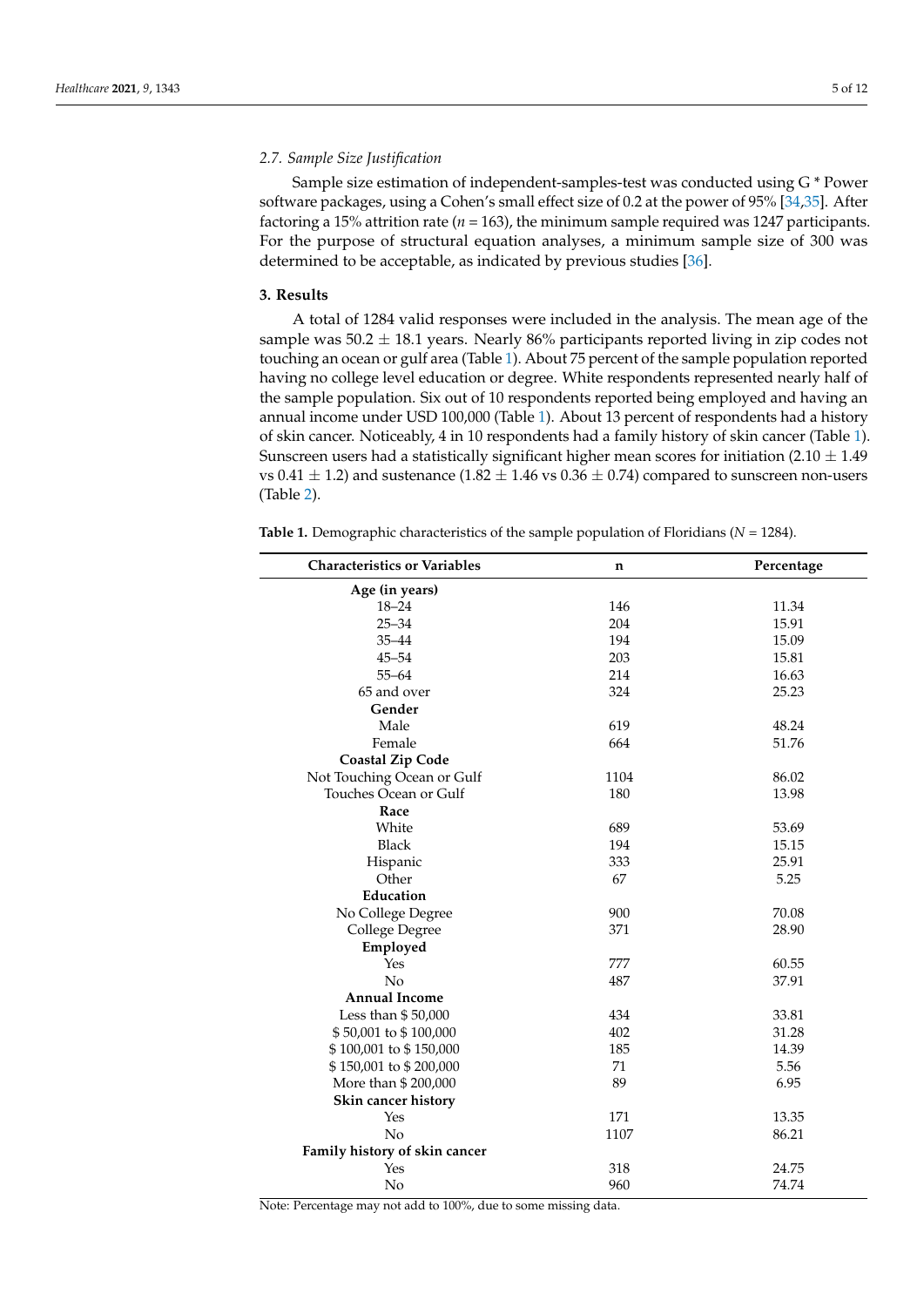| Groups                                      |                       | Participants Who Engaged in Sunscreen Usage<br>Behavior $(n = 523)$ |                  |                       | Participants Who Did Not Engage in Sunscreen Usage Behavior<br>$(n = 761)$ |                  |            |  |
|---------------------------------------------|-----------------------|---------------------------------------------------------------------|------------------|-----------------------|----------------------------------------------------------------------------|------------------|------------|--|
|                                             | <b>Possible Score</b> | <b>Observed</b>                                                     | $Mean + SD$      | <b>Possible Score</b> | <b>Observed</b>                                                            | Mean $\pm$ SD    | $p$ -Value |  |
| <b>Constructs</b>                           | Range                 | <b>Score Range</b>                                                  |                  | Range                 | <b>Score Range</b>                                                         |                  |            |  |
| Initiation                                  | $0 - 4$               | $0 - 4$                                                             | $2.10 \pm 1.49$  | $0 - 4$               | $0 - 4$                                                                    | $0.41 \pm 0.80$  | < 0.001    |  |
| Participatory<br>dialogue: advantages       | $0 - 24$              | $0 - 24$                                                            | $15.91 \pm 5.00$ | $0 - 24$              | $0 - 24$                                                                   | $10.76 \pm 6.30$ | < 0.001    |  |
| Participatory<br>dialogue:<br>disadvantages | $0 - 24$              | $0 - 22$                                                            | $5.75 \pm 4.07$  | $0 - 24$              | $0 - 24$                                                                   | $8.26 \pm 5.25$  | < 0.001    |  |
| Participatory<br>dialogue                   | $-24$ to $(+24)$      | $-16$ to $(+24)$                                                    | $10.17 \pm 7.07$ | $-24$ to $(+24)$      | $-24$ to $(+24)$                                                           | $2.52 \pm 8.48$  | < 0.001    |  |
| Behavior confidence                         | $0 - 20$              | $0 - 20$                                                            | $9.35 \pm 6.73$  | $0 - 20$              | $0 - 20$                                                                   | $1.61 \pm 3.12$  | < 0.001    |  |
| Changes in the<br>physical environment      | $0 - 12$              | $0 - 12$                                                            | $7.43 \pm 3.63$  | $0 - 12$              | $0 - 12$                                                                   | $4.19 \pm 3.65$  | < 0.001    |  |
| Sustenance                                  | $0 - 4$               | $0 - 4$                                                             | $1.82 \pm 1.46$  | $0 - 4$               | $0 - 4$                                                                    | $0.36 \pm 0.74$  | < 0.001    |  |
| Emotional<br>transformation                 | $0 - 12$              | $0 - 12$                                                            | $6.73 + 3.93$    | $0 - 12$              | $0 - 12$                                                                   | $2.50 \pm 3.18$  | < 0.001    |  |
| Practice for change                         | $0 - 12$              | $0 - 12$                                                            | $4.65 \pm 3.30$  | $0 - 12$              | $0 - 12$                                                                   | $1.98 \pm 2.78$  | < 0.001    |  |
| Changes in the social<br>environment        | $0 - 12$              | $0 - 12$                                                            | $4.48 \pm 3.73$  | $0 - 12$              | $0 - 12$                                                                   | $2.76 \pm 3.36$  | < 0.001    |  |

<span id="page-7-0"></span>**Table 2.** Possible and observed range and mean scores of multi-theory model constructs of behavior change across participants who engaged in sunscreen usage behavior and those who did not engage in sunscreen usage behavior (*n* = 1284).

> Among participants who were engaged in sunscreen usage behaviors, the final model containing the demographic variables and all three constructs to predict initiation was statistically significant (adjusted  $R^2 = 0.736$ , F = 113.572,  $p < 0.001$ ; Table [3\)](#page-8-0). In the same group, constructs of emotional transformation, practice for change, and changes in social environment (besides family history of skin cancer) were significant predictors of the sustenance of sunscreen usage behavior (adjusted  $R^2 = 0.590$ ,  $F = 59.565$ ,  $p < 0.001$ ; Table [3\)](#page-8-0). Among participants who were not engaged in sunscreen usage behaviors, the model containing all constructs of initiation that were significant predictors of initiation was statistically significant; adjusted  $R^2 = 0.500$ ,  $F = 61.305$ ,  $p < 0.001$ ; Table [4.](#page-8-1) In the sustenance model, emotional transformation, practice for change, and changes in the social environment explained 23.9% of variance in sustaining sunscreen usage behaviors among those who did not engage in sunscreen usage behavior (adjusted  $\overline{R}^2 = 0.239$ , F = 19.80, *p* < 0.001; Table [4\)](#page-8-1).

**Table 3.** Hierarchical multiple regression (HRM) predicting likelihood of initiation and sustenance among respondents who used sunscreen ( $n = 523$ ).

|                                         | Model 1                                              |          | Model 2                  |                          | Model 3    |                              | Model 4   |          |
|-----------------------------------------|------------------------------------------------------|----------|--------------------------|--------------------------|------------|------------------------------|-----------|----------|
| <b>Variables</b>                        | B                                                    | ß        | B                        | ß                        | B          | β                            | B         | β        |
|                                         | The likelihood of initiation as a dependent variable |          |                          |                          |            |                              |           |          |
| (Constant)                              | 1.927                                                |          | 0.640                    |                          | $-0.224$   |                              | $-0.553$  |          |
| Age                                     | 0.001                                                | 0.001    | 0.004                    | 0.047                    | $0.007*$   | 0.084                        | $0.007**$ | 0.088    |
| Gender (Female Ref.)                    | $-0.445**$                                           | $-0.147$ | $-0.376**$               | $-0.124$                 | $-0.243**$ | $-0.081$                     | $-0.205*$ | $-0.068$ |
| Race (White Ref.)                       | $0.696**$                                            | 0.232    | $0.531**$                | 0.177                    | $0.480**$  | 0.160                        | $0.602**$ | 0.201    |
| Employment (Not working Ref.)           | $-0.065$                                             | $-0.021$ | $-0.014$                 | $-0.005$                 | $-0.001$   | 0.000                        | $-0.007$  | $-0.002$ |
| Annual Income (<\$100,000 Ref.)         | $-0.016$                                             | $-0.005$ | $-0.008$                 | $-0.003$                 | $-0.128$   | $-0.042$                     | $-0.152$  | $-0.050$ |
| Education (No college degree Ref.)      | $-0.006$                                             | $-0.002$ | $-0.107$                 | $-0.034$                 | 0.079      | 0.025                        | 0.017     | 0.005    |
| Coastal Zip Code (Not touch ocean Ref.) | 0.185                                                | 0.042    | 0.088                    | 0.020                    | 0.100      | 0.023                        | 0.092     | 0.021    |
| Skin Cancer (No Ref.)                   | 0.052                                                | 0.013    | $-0.045$                 | $-0.011$                 | $-0.184$   | $-0.045$                     | $-0.195$  | $-0.048$ |
| Family History of Skin Cancer (No Ref.) | $0.364*$                                             | 0.109    | $0.269**$                | 0.081                    | $0.288**$  | 0.087                        | $0.278**$ | 0.083    |
| Participatory dialogue                  |                                                      |          | $0.117**$                | 0.552                    | $0.026$ ** | 0.123                        | $0.013*$  | 0.062    |
| Behavioral confidence                   |                                                      |          | $\overline{\phantom{0}}$ | ٠                        | $0.166**$  | 0.746                        | $0.141**$ | 0.636    |
| Changes in the physical environment     |                                                      |          |                          |                          |            | ٠                            | $0.086**$ | 0.210    |
| $\mathbb{R}^2$                          | 0.062                                                |          | 0.360                    | ۰                        | 0.724      | $\qquad \qquad \blacksquare$ | 0.742     |          |
|                                         | $3.517**$                                            |          | $26.758**$               | $\overline{\phantom{0}}$ | 112.985**  | -                            | 113.572** |          |
| $\Delta$ R <sup>2</sup>                 | 0.062                                                |          | 0.298                    |                          | 0.364      | ٠                            | 0.018     |          |
| ΔF                                      | $3.517**$                                            |          | 221.294**                |                          | 624.447**  | ۰                            | 33.888**  |          |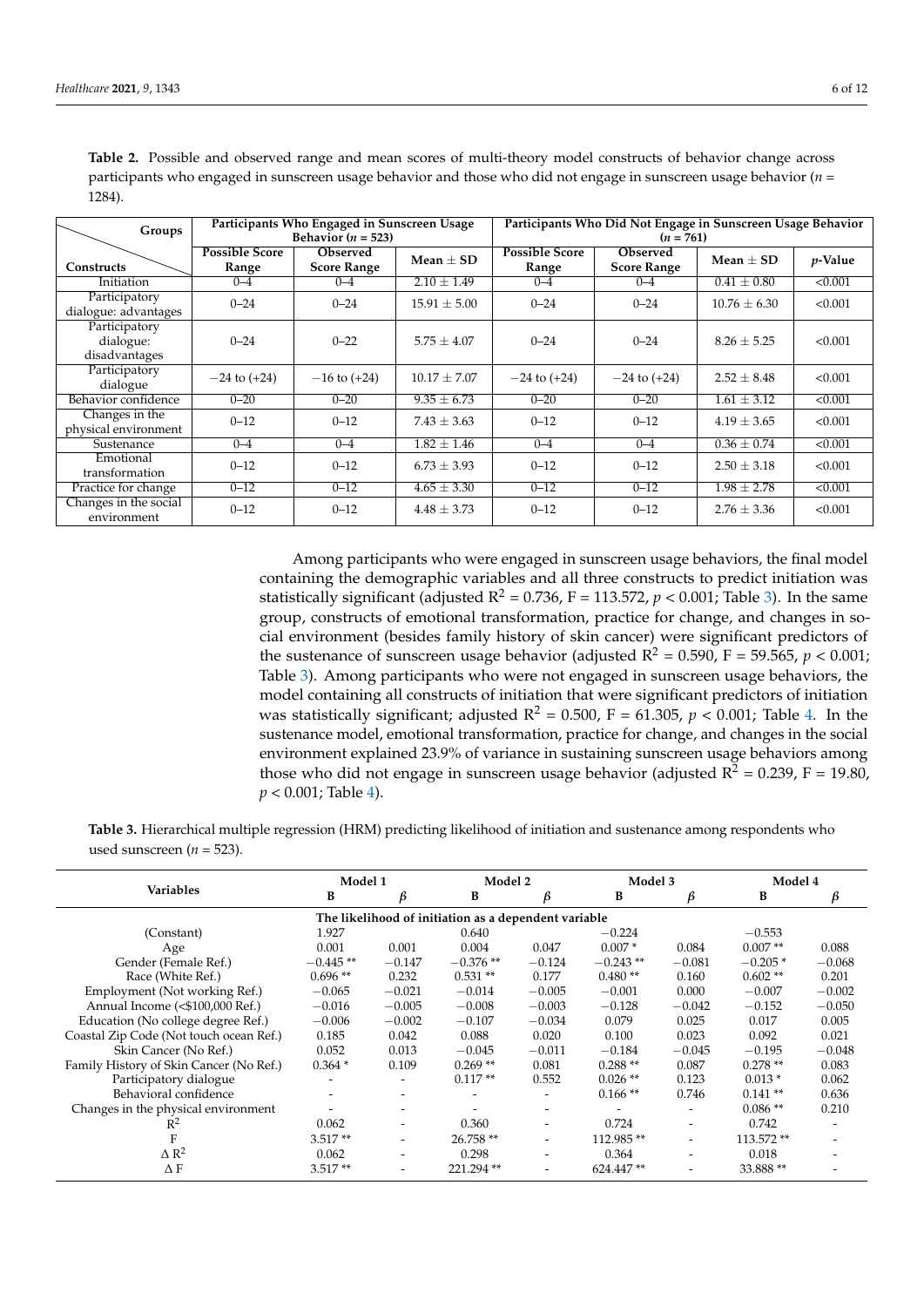<span id="page-8-0"></span>

|                                               | Model 1   |                          | Model 2                                              |                          | Model 3    |          | Model 4    |          |
|-----------------------------------------------|-----------|--------------------------|------------------------------------------------------|--------------------------|------------|----------|------------|----------|
| <b>Variables</b>                              | B         | ß                        | B                                                    | β                        | B          | β        | B          | β        |
|                                               |           |                          | The likelihood of sustenance as a dependent variable |                          |            |          |            |          |
| Constant                                      | 1.924     |                          | $-0.165$                                             |                          | $-0.274$   |          | $-0.392$   |          |
| Age                                           | $-0.008$  | $-0.094$                 | $-0.002$                                             | $-0.023$                 | $-0.001$   | $-0.014$ | 0.000      | $-0.004$ |
| Gender (Female Referent)                      | $-0.382*$ | $-0.128$                 | $-0.115$                                             | $-0.039$                 | $-0.101$   | $-0.034$ | $-0.114$   | $-0.038$ |
| Race (White Ref.)                             | $0.539**$ | 0.182                    | $0.486**$                                            | 0.165                    | $0.508**$  | 0.172    | 0.493      | 0.167    |
| Employment (Not working Ref.)                 | 0.124     | 0.041                    | 0.099                                                | 0.033                    | 0.042      | 0.014    | 0.088      | 0.029    |
| Annual Income (<\$100,000 Ref.)               | 0.013     | 0.004                    | $-0.074$                                             | $-0.025$                 | $-0.048$   | $-0.016$ | $-0.054$   | $-0.018$ |
| Education (No college degree Ref.)            | $-0.060$  | $-0.019$                 | $-0.041$                                             | $-0.013$                 | $-0.061$   | $-0.019$ | 0.006      | 0.002    |
| Coastal Zip Code (Not touching ocean<br>Ref.) | 0.224     | 0.051                    | 0.034                                                | 0.008                    | 0.052      | 0.012    | 0.029      | 0.007    |
| Skin Cancer (No Ref.)                         | 0.125     | 0.031                    | 0.045                                                | 0.011                    | 0.047      | 0.012    | 0.036      | 0.009    |
| Family History of Skin Cancer (No Ref.)       | 0.286     | 0.087                    | $0.223*$                                             | 0.068                    | $0.246**$  | 0.075    | $0.216*$   | 0.066    |
| Emotional transformation                      |           |                          | $0.265**$                                            | 0.709                    | $0.201**$  | 0.538    | $0.181**$  | 0.486    |
| Practice for change                           |           | $\overline{\phantom{0}}$ |                                                      | $\overline{\phantom{a}}$ | $0.110**$  | 0.249    | $0.094$ ** | 0.211    |
| Changes in the social environment             |           |                          |                                                      |                          |            | ۰        | $0.058**$  | 0.148    |
| $R^2$                                         | 0.068     |                          | 0.554                                                | $\overline{\phantom{a}}$ | 0.586      | ۰        | 0.600      |          |
| F                                             | $3.902**$ |                          | 59.502 **                                            |                          | $61.344**$ |          | 59.565**   |          |
| $\triangle R^2$                               | 0.068     |                          | 0.486                                                |                          | 0.031      | ۰        | 0.014      |          |
| ΔF                                            | $3.902**$ |                          | 521.764**                                            |                          | $36.102**$ |          | 17.157**   |          |

**Table 3.** *Cont*.

B (Unstandardized coefficient); β (Standardized coefficient), \* *p*-value < 0.05; \*\* *p*-value < 0.001; Adjusted R<sup>2</sup> of initiation = 0.736; Adjusted  $R<sup>2</sup>$  of sustenance = 0.590.

<span id="page-8-1"></span>**Table 4.** Hierarchical Multiple Regression (HRM) predicting likelihood of initiation and sustenance among respondents who did not use sunscreen ( $n = 761$ ).

| Variables<br>B<br>β<br>B<br>$\beta$<br>В<br>$\beta$<br>B<br>β<br>The likelihood of initiation as a dependent variable<br>0.429<br>0.115<br>0.019<br>(Constant)<br>0.474<br>$-0.001$<br>0.000<br>0.000<br>$-0.023$<br>$-0.001$<br>$-0.020$<br>$-0.009$<br>$-0.008$<br>Age<br>$-0.256**$<br>$-0.238**$<br>Gender (Female Referent)<br>$-0.158$<br>$-0.147$<br>$-0.113*$<br>$-0.070$<br>$-0.117*$<br>$-0.072$<br>0.081<br>0.091<br>0.056<br>0.069<br>Race (White Ref.)<br>0.130<br>0.102<br>0.063<br>$0.112*$ |  |  |  |  |  |
|------------------------------------------------------------------------------------------------------------------------------------------------------------------------------------------------------------------------------------------------------------------------------------------------------------------------------------------------------------------------------------------------------------------------------------------------------------------------------------------------------------|--|--|--|--|--|
|                                                                                                                                                                                                                                                                                                                                                                                                                                                                                                            |  |  |  |  |  |
|                                                                                                                                                                                                                                                                                                                                                                                                                                                                                                            |  |  |  |  |  |
|                                                                                                                                                                                                                                                                                                                                                                                                                                                                                                            |  |  |  |  |  |
|                                                                                                                                                                                                                                                                                                                                                                                                                                                                                                            |  |  |  |  |  |
|                                                                                                                                                                                                                                                                                                                                                                                                                                                                                                            |  |  |  |  |  |
|                                                                                                                                                                                                                                                                                                                                                                                                                                                                                                            |  |  |  |  |  |
| Employment (Not working Ref.)<br>0.030<br>0.018<br>0.009<br>0.005<br>0.057<br>0.034<br>0.052<br>0.031                                                                                                                                                                                                                                                                                                                                                                                                      |  |  |  |  |  |
| Annual Income (<\$100,000 Ref.)<br>0.070<br>0.040<br>0.025<br>0.008<br>0.004<br>$-0.009$<br>$-0.005$<br>0.044                                                                                                                                                                                                                                                                                                                                                                                              |  |  |  |  |  |
| Education (No college degree Ref.)<br>0.080<br>0.044<br>0.041<br>0.023<br>0.012<br>0.007<br>$-0.018$<br>$-0.010$                                                                                                                                                                                                                                                                                                                                                                                           |  |  |  |  |  |
| Coastal Zip Code (Not touching ocean Ref.)<br>$-0.036$<br>$-0.016$<br>$-0.089$<br>$-0.038$<br>$-0.014$<br>$-0.006$<br>$-0.011$<br>$-0.005$                                                                                                                                                                                                                                                                                                                                                                 |  |  |  |  |  |
| Skin Cancer (No Ref.)<br>$-0.084$<br>$-0.033$<br>$-0.041$<br>$-0.138$<br>$-0.054$<br>$-0.104$<br>$-0.117$<br>$-0.046$                                                                                                                                                                                                                                                                                                                                                                                      |  |  |  |  |  |
| 0.091<br>0.047<br>0.040<br>0.084<br>0.044<br>Family History of Skin Cancer (No Ref.)<br>0.021<br>0.082<br>0.043                                                                                                                                                                                                                                                                                                                                                                                            |  |  |  |  |  |
| $0.037**$<br>$0.013**$<br>Participatory dialogue<br>0.394<br>$0.016**$<br>0.174<br>0.143                                                                                                                                                                                                                                                                                                                                                                                                                   |  |  |  |  |  |
| Behavioral confidence<br>$0.146**$<br>0.568<br>$0.154**$<br>0.601                                                                                                                                                                                                                                                                                                                                                                                                                                          |  |  |  |  |  |
| $0.029**$<br>0.133<br>Changes in the physical environment<br>$\overline{\phantom{a}}$                                                                                                                                                                                                                                                                                                                                                                                                                      |  |  |  |  |  |
| $R^2$<br>0.038<br>0.190<br>0.494<br>0.508<br>$\overline{a}$                                                                                                                                                                                                                                                                                                                                                                                                                                                |  |  |  |  |  |
| $\mathbf{F}$<br>$3.129**$<br>16.768**<br>63.323**<br>61.305**<br>$\overline{a}$                                                                                                                                                                                                                                                                                                                                                                                                                            |  |  |  |  |  |
| $\Delta$ $\rm R^2$<br>0.038<br>0.304<br>0.152<br>0.014<br>$\overline{\phantom{a}}$                                                                                                                                                                                                                                                                                                                                                                                                                         |  |  |  |  |  |
| $\Delta$ F<br>$3.129**$<br>134.267**<br>428.455**<br>20.275**                                                                                                                                                                                                                                                                                                                                                                                                                                              |  |  |  |  |  |
| The likelihood of sustenance as a dependent variable                                                                                                                                                                                                                                                                                                                                                                                                                                                       |  |  |  |  |  |
| 0.218<br>$-0.091$<br>$-0.087$<br>Constant<br>$-0.139$                                                                                                                                                                                                                                                                                                                                                                                                                                                      |  |  |  |  |  |
| 0.001<br>0.002<br>0.002<br>0.003<br>0.034<br>0.054<br>0.052<br>0.065<br>Age                                                                                                                                                                                                                                                                                                                                                                                                                                |  |  |  |  |  |
| Gender (Female Referent)<br>$-0.190**$<br>$-0.123*$<br>$-0.147**$<br>$-0.127$<br>$-0.082$<br>$-0.135*$<br>$-0.090$<br>$-0.098$                                                                                                                                                                                                                                                                                                                                                                             |  |  |  |  |  |
| $0.192**$<br>0.096<br>$0.137*$<br>0.092<br>Race (White Ref.)<br>0.129<br>$0.143*$<br>$0.132*$<br>0.088                                                                                                                                                                                                                                                                                                                                                                                                     |  |  |  |  |  |
| Employment (Not working Ref.)<br>0.072<br>0.047<br>0.081<br>0.052<br>0.065<br>0.042<br>0.073<br>0.048                                                                                                                                                                                                                                                                                                                                                                                                      |  |  |  |  |  |
| 0.000<br>$-0.025$<br>$-0.029$<br>Annual Income (< \$100,000 Ref.)<br>$-9.921$<br>$-0.040$<br>$-0.013$<br>$-0.008$<br>$-0.018$                                                                                                                                                                                                                                                                                                                                                                              |  |  |  |  |  |
| 0.058<br>0.035<br>0.020<br>0.025<br>Education (No college degree Ref.)<br>0.033<br>0.039<br>0.023<br>0.042                                                                                                                                                                                                                                                                                                                                                                                                 |  |  |  |  |  |
| Coastal Zip Code (Not touching ocean Ref.)<br>0.064<br>0.030<br>0.086<br>0.040<br>0.089<br>0.042<br>0.087<br>0.041                                                                                                                                                                                                                                                                                                                                                                                         |  |  |  |  |  |
| $-0.084$<br>$-0.036$<br>$-0.045$<br>$-0.050$<br>$-0.111$<br>$-0.047$<br>Skin cancer (No Ref.)<br>$-0.106$<br>$-0.117$                                                                                                                                                                                                                                                                                                                                                                                      |  |  |  |  |  |
| 0.132<br>0.074<br>$0.129*$<br>0.072<br>$0.129*$<br>0.072<br>$0.129*$<br>0.072<br>Family History of skin Cancer (No Ref.)                                                                                                                                                                                                                                                                                                                                                                                   |  |  |  |  |  |
| Emotional transformation<br>$0.107**$<br>0.455<br>$0.084**$<br>0.358<br>$0.080**$<br>0.340                                                                                                                                                                                                                                                                                                                                                                                                                 |  |  |  |  |  |
| 0.107<br>Practice for change<br>$0.036*$<br>0.135<br>$0.028*$<br>$\overline{\phantom{a}}$                                                                                                                                                                                                                                                                                                                                                                                                                  |  |  |  |  |  |
| $0.019*$<br>0.085<br>Changes in the social environment<br>$\overline{\phantom{a}}$<br>$\overline{\phantom{a}}$                                                                                                                                                                                                                                                                                                                                                                                             |  |  |  |  |  |
| $\mathbb{R}^2$<br>0.036<br>0.247<br>0.239<br>0.252<br>$\overline{\phantom{a}}$<br>$\overline{\phantom{a}}$                                                                                                                                                                                                                                                                                                                                                                                                 |  |  |  |  |  |
| $\overline{F}$<br>$2.927**$<br>21.028 **<br>19.800**<br>$22.143**$<br>$\overline{a}$                                                                                                                                                                                                                                                                                                                                                                                                                       |  |  |  |  |  |
| $\Delta$ R <sup>2</sup><br>0.008<br>0.036<br>0.0203<br>0.005<br>$\overline{a}$                                                                                                                                                                                                                                                                                                                                                                                                                             |  |  |  |  |  |
| $\Delta F$<br>$2.927**$<br>4.980 *<br>188.128**<br>$7.758*$<br>$\overline{a}$<br>$\overline{a}$<br>$\overline{a}$                                                                                                                                                                                                                                                                                                                                                                                          |  |  |  |  |  |

B (Unstandardized coefficient); β (Standardized coefficient), \* *p*-value < 0.05; \*\* *p*-value < 0.001; Adjusted R<sup>2</sup> of initiation = 0.500; Adjusted  $R<sup>2</sup>$  of sustenance = 0.239.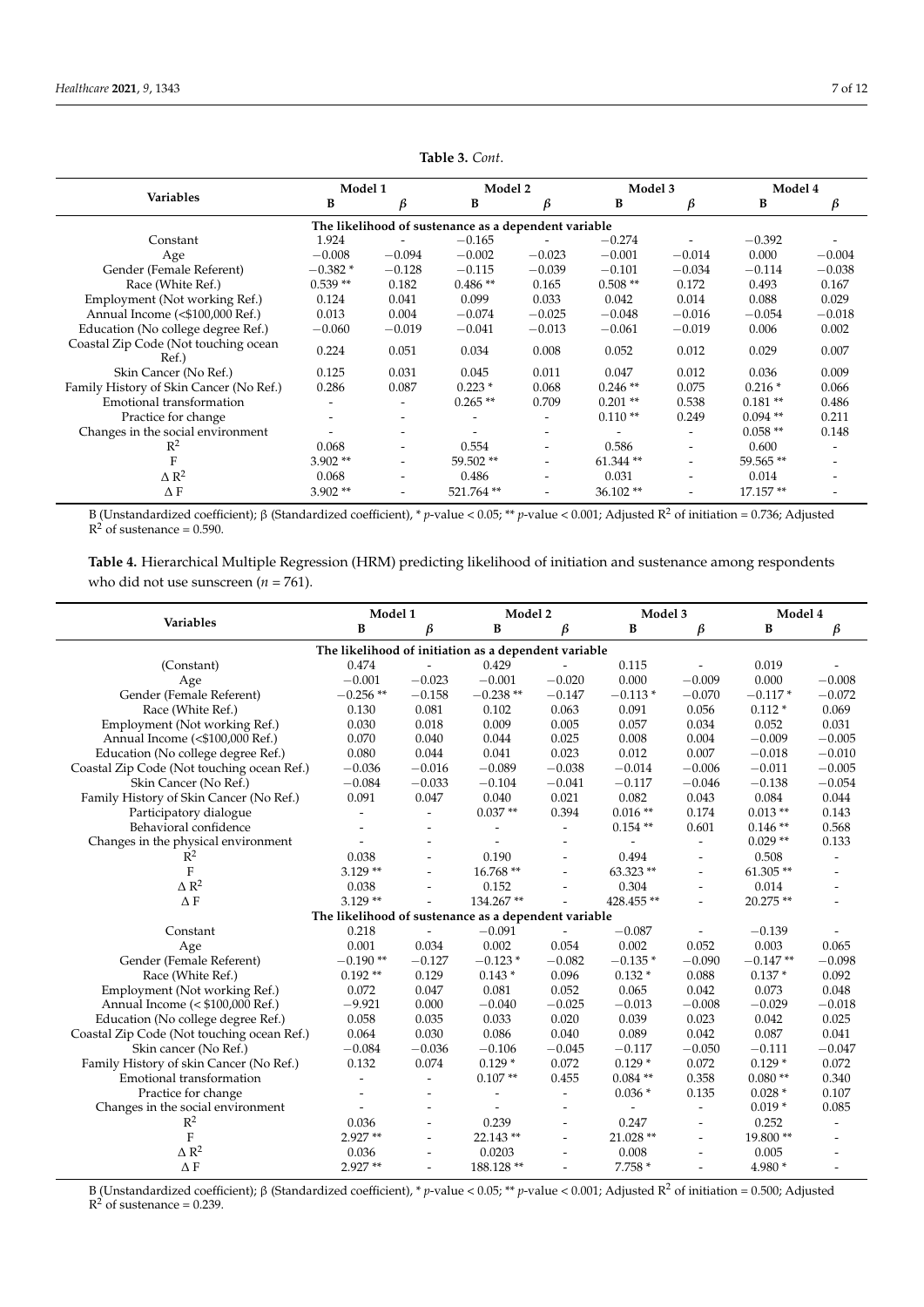#### <span id="page-9-0"></span>*Construct Validation through Structural Equation Modeling*

The structural equation modeling results (e.g.,  $\chi^2$  [252] = 1511.870 ( $p$  < 0.001), CFI = 0.93, TLI=  $0.92$ , and RMSEA =  $0.08$ ) for the initiation model demonstrated the goodness of fit of the data. Standardized effects of latent variables on the factor loading indicators were observed. The factor loadings of all the subscales of initiation are shown in Figure [2.](#page-9-0)



Figure 2. Structural equation modeling for initiation of sunscreen use behavior among Florida residents. dents.

The sustenance model fit the data well (e.g.,  $\chi^2$  [30] = 193.871 ( $p < 0.001$ ), CFI = 0.98,  $TLI = 0.97$ , and RMSEA = 0.07). The factor loadings for emotional transformation, practice for change, and changes in the social environment were statistically significant. The factor loadings for all the subscales of sustenance are shown in Figure [3.](#page-9-1) The between construct correlations and standardized regression coefficients for emotional transformation showed moderate direct effects on the sustenance of sunscreen behavior, with  $\beta$  ranging from 0.12 to 0.51. However, both practice for change and changes in the social environment did not have any significant effects on the sustenance of sunscreen use behavior.

<span id="page-9-1"></span>

proportion of variance in the dependent variables. In our sample, 40.7% of the **Figure 3.** Structural equation modeling for sustenance of sunscreen use behavior among Florida **Figure 3.** Structural equation modeling for sustenance of sunscreen use behavior among Florida residents.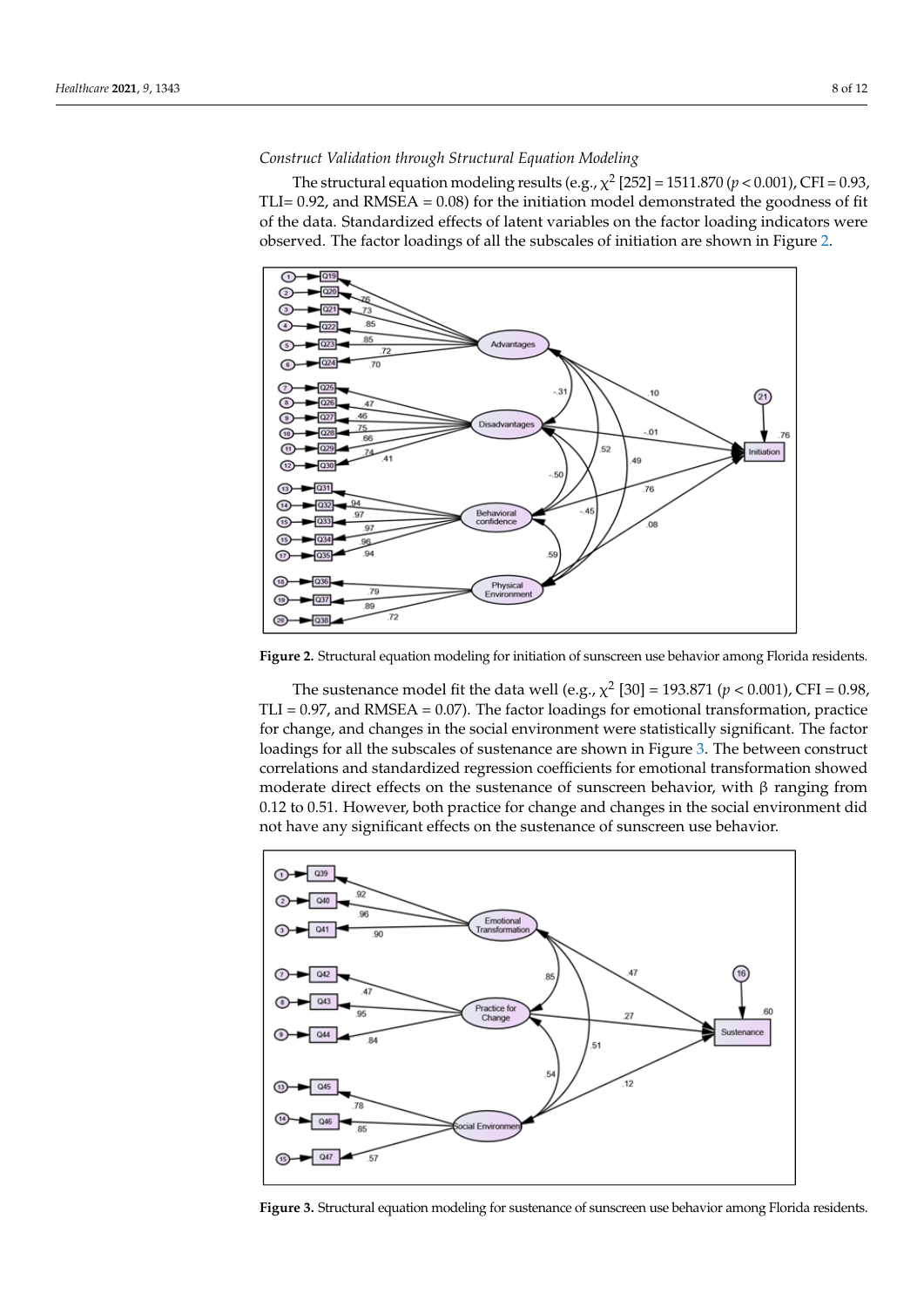#### **4. Discussion**

The purpose of this study was to identify the correlates of sunscreen use, based on the fourth-generation multi-theory model (MTM) of health behavior change among Florida residents. MTM has been tested or applied to explain various health behaviors in community settings [\[37–](#page-13-9)[43\]](#page-13-10). The results of the study were encouraging; the contribution of MTM constructs in all four models tested were significant and accounted for a substantial proportion of variance in the dependent variables. In our sample, 40.7% of the respondents used sunscreen, which was higher than the national rate of 31.5% [\[21\]](#page-12-18). However, sunscreen behavior was still low, given the second highest rate of skin cancer in Florida [\[4](#page-12-8)[,5\]](#page-12-3). Understanding the determinants of sunscreen behavior is an important first step in promoting sunscreen usage behavior.

In the group who indicated sunscreen usage, all three MTM constructs (participatory dialogue, behavioral confidence, and changes in the physical environment), along with gender, race, and a history of skin cancer, were found to be significant predictors. This accounted for 73.6% of the variance in the initiation of the use of sunscreen, which is substantive in behavioral and social sciences [\[30\]](#page-13-3). Likewise, for sustaining sunscreen behavior among those who were already using sunscreens, all three constructs of MTM (emotional transformation, practice for change, and changes in the social environment) were found to account for 59.0% variance in the continuation of sunscreen usage. Moreover, all three constructs of MTM (participatory dialogue, behavioral confidence, and changes in the physical environment), along with gender and race, were significant explanatory variables for initiating sunscreen usage behavior among those who were not currently using sunscreen and accounted for 50% of the variance in initiation. Equally important was the finding that all three constructs of MTM (emotional transformation, practice for change, and changes in the social environment), along with gender and race, significantly accounted for 23.9% of the variance in the intention to maintain sunscreen usage behavior. These findings lend support to MTM as a strong model for designing, implementing, and evaluating sunscreen promotion interventions in the general population.

Consistently with previous studies, males were less likely to initiate use of sunscreens, both among those who were sunscreen users and those who were not. Holman and colleagues (2018), in their national study with 31,162 respondents, found that 22.1% of men compared to 40.2% of women used sunscreens [\[21\]](#page-12-18). Gender differences associated with intentional UV exposure through indoor tanning were also studied by previous reports [\[44](#page-13-11)[–46\]](#page-13-12). In a U.S. based study, a higher proportion of females reported using indoor tanning compared to their male counterparts; however, data describing the setting (indoor or outdoor) of sunscreen use were insufficient [\[44](#page-13-11)[–46\]](#page-13-12). Another interesting finding of our study was that history of skin cancer was positively associated with initiation of sunscreen usage behavior among those who were sunscreen users, but was not significant among those who did not use sunscreens. This could be explained by the reasoning that non-users were not concerned as much about their getting skin cancer or did not have "cues to action." The MTM can play a vital role in motivating this group of non-users. This finding provides additional support for designing sunscreen promotion interventions based on MTM. Another intriguing finding was that family history of skin cancer was a positively associated significant factor for both initiation and sustenance of sunscreen usage among those who were sun screen users, indicating that users were indeed convinced of the benefits of wearing sunscreens. These findings provide the basis of developing MTM-based interventions to promote sunscreen use.

#### *4.1. Strengths and Limitations*

To our knowledge, this was the first study to apply MTM to explain sunscreen usage behavior. We collected data on a multitude of correlates and adjusted for those in our analysis to generate robust estimates. Despite these strengths, this study is not without limitations. First, the use of a cross-sectional design has the limitation of collecting information on independent variables and dependent variables at the same time, thereby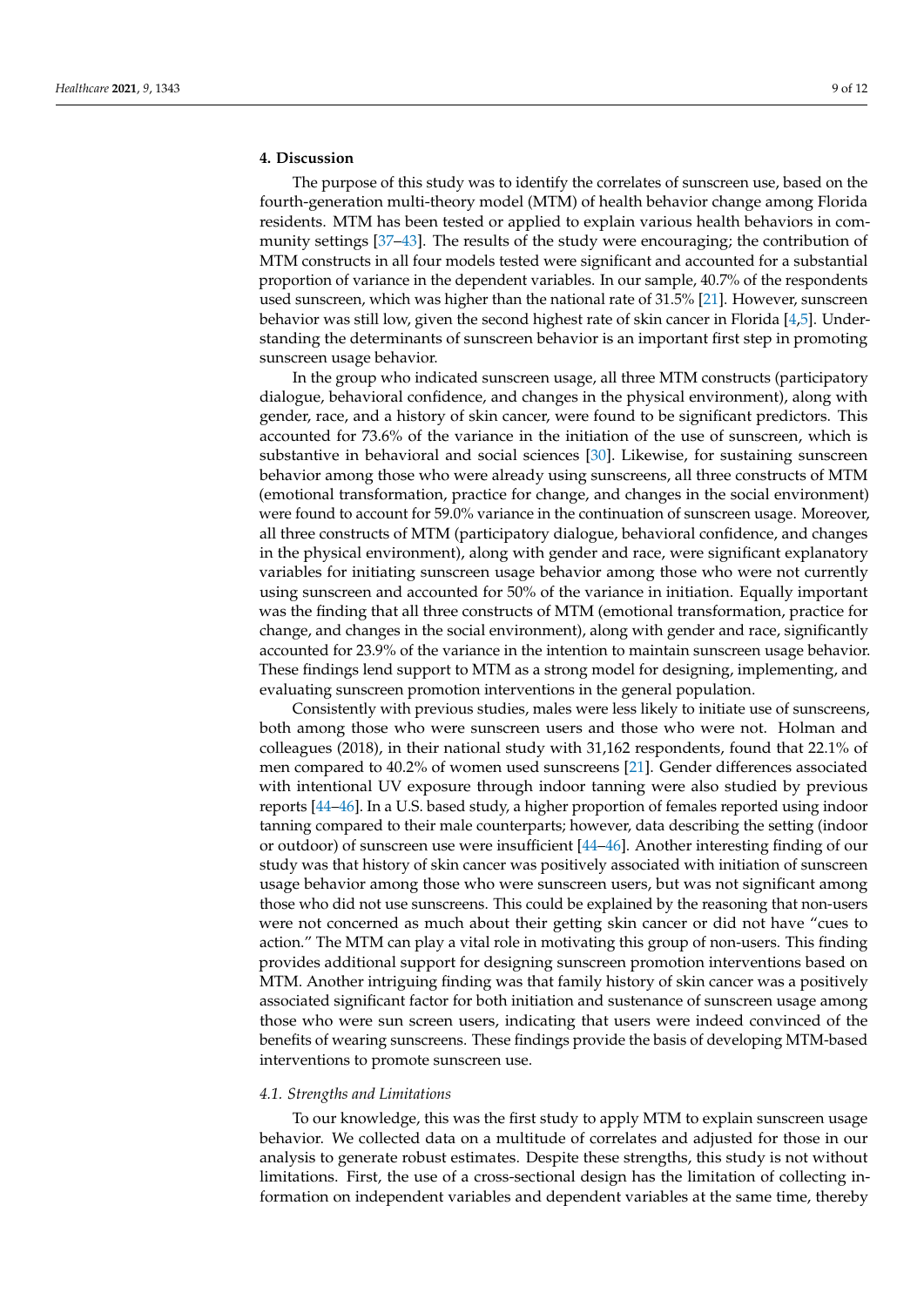precluding causal inferences. Future studies could test the validity of MTM in experimental designs, whereby actual manipulation of the variables is done in a longitudinal manner. Furthermore, self-reports are liable to several shortcomings, such as dishonesty, exaggerated responses, and so on. However, when measuring attitudes, one cannot choose another approach and these are indeed the only means. Finally, the study was done in Florida, thereby limiting the generalizability to other parts of the country.

#### *4.2. Implications for Practice*

The MTM offers a valuable prototype to design efficacious and effective sunscreen promotion interventions. Such interventions can be delivered in community settings, such as through recreational centers, faith-based organizations, community centers, communitybased organizations, beach clubs, and other such venues. The promotional interventions could take the form of media campaigns; social media campaigns; one to one health education interventions, as well as in group forums; events and fairs; m-health interventions; counseling at clinics and patient care settings; and policy level efforts. For promotional interventions, the construct of participatory dialogue can be mobilized by underscoring the advantages, such as appeals to health, prevention of skin cancer, having peace of mind, not getting sunburn, and so on. At the same time, misperceptions about the disadvantages, such as staining, inconvenience, forgetfulness, cost, etc. can be clarified through discussion. The construct of behavioral confidence can be built through discussions on building assurance through self-reflection and other sources and overcoming potential barriers. The construct of changes in the physical environment can be developed through looking into the possibility of making sunscreen available to those who cannot afford it, discussing methods of application during travel and also looking into mobilizing policy support in this direction. Regarding the maintenance constructs, for emotional transformation, learning to identify feelings must be the first step in educational interventions. Then ways of converting these feelings, especially those that are negative, along with self-motivation and overcoming self-doubt must be undertaken. Regarding the practice for change construct, methods of monitoring sunscreen application behavior through apps or simple record keeping in a diary should be discussed. Troubleshooting lapses in practice and remedies must also be discussed. Finally, ways to mobilize support from family, friends, social media, health professionals, etc. must be discussed.

#### **5. Conclusions**

This was the first study undertaken to study the determinants of sunscreen usage behavior, using the fourth-generation, multi-theory model (MTM) of health behavior change. All the constructs of MTM were found to be significant predictors of sunscreen use among Floridians, thereby lending support to this model. All the constructs of MTM are modifiable, making it a practical approach for effecting behavior change. This study provides preliminary data to develop and test theory-based interventions to promote sunscreen usage among Florida residents.

**Author Contributions:** Conceptualization, M.S.; methodology, M.S., M.A., E.L.-W., J.M., M.B., R.L.; software, M.S., M.A., M.B.; validation, M.S., M.A., E.L.-W., J.M., M.B., R.L., K.B.; formal analysis, M.A.; investigation, M.S., M.A., E.L.-W., J.M., M.B., R.L., K.B.; resources, M.S.; M.A., E.L.-W., J.M., M.B.; data curation, E.L.-W., J.M., M.B.; writing, M.S.; M.A., E.L.-W., J.M., M.B., R.L., K.B.; writing—review and editing, M.S., M.A., E.L.-W., J.M., M.B., R.L., K.B.; visualization, M.S., M.A., K.B.; supervision, M.S.; project administration, M.S., E.L.-W., M.B. All authors have read and agreed to the published version of the manuscript.

**Funding:** This research received no external funding.

**Institutional Review Board Statement:** This study was conducted according to the guidelines of the Declaration of Helsinki and approved by the Institutional Review Board (or Ethics Committee) of the University of North Florida (1015079-8 dated 5 April 2021).

**Informed Consent Statement:** Informed consent was obtained from all subjects involved in the study.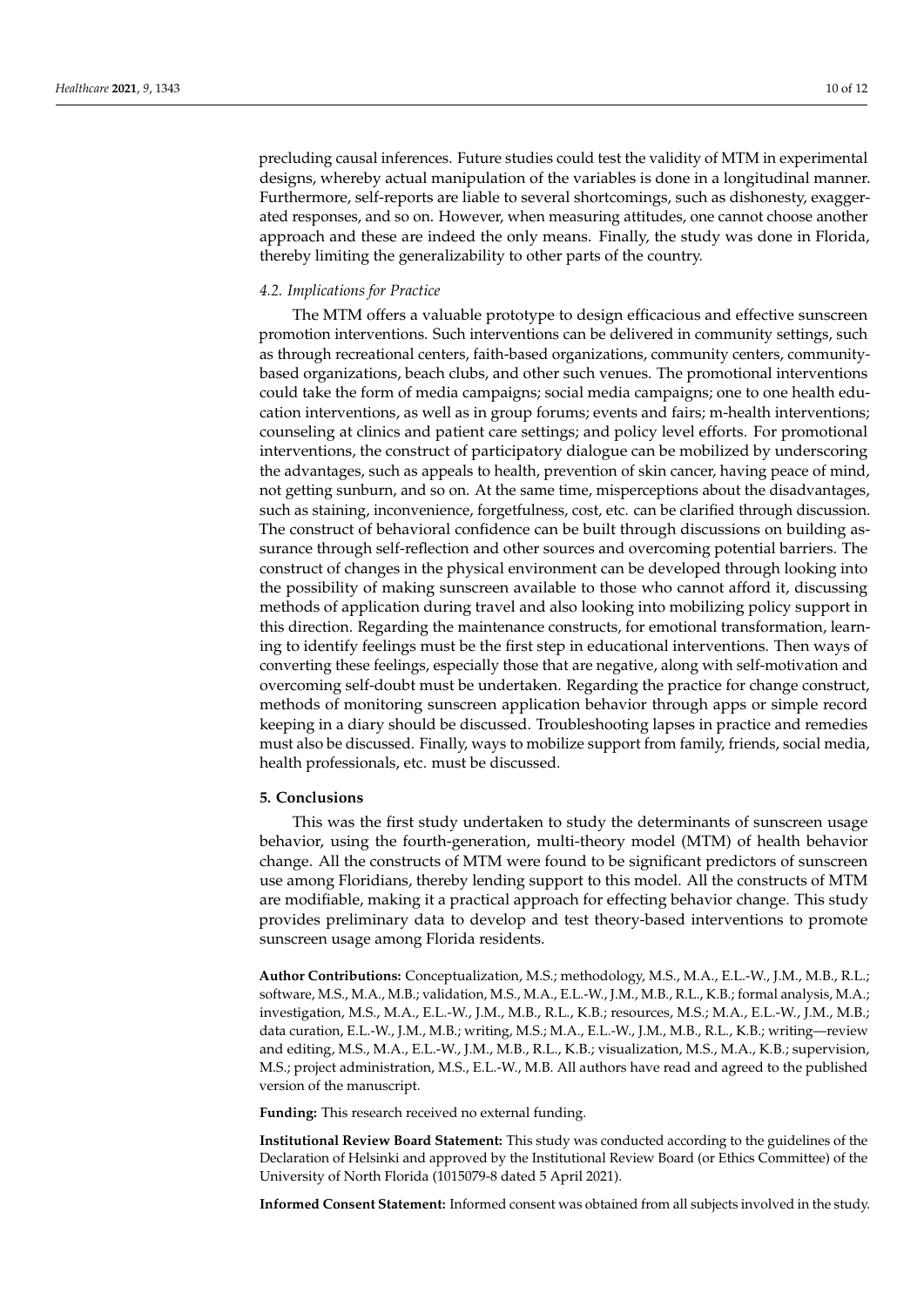**Data Availability Statement:** The data presented in this study are available on request from the corresponding author. The data are not publicly available due to ethical reasons.

**Conflicts of Interest:** The authors declare no conflict of interest.

#### **References**

- <span id="page-12-0"></span>1. Rogers, H.W.; Weinstock, M.A.; Feldman, S.R.; Coldiron, B.M. Incidence Estimate of Nonmelanoma Skin Cancer (Keratinocyte Carcinomas) in the US Population, 2012. *JAMA Dermatol.* **2015**, *151*, 1081–1086. [\[CrossRef\]](http://doi.org/10.1001/jamadermatol.2015.1187) [\[PubMed\]](http://www.ncbi.nlm.nih.gov/pubmed/25928283)
- <span id="page-12-1"></span>2. American Academy of Dermatology/Milliman. Burden of Skin Disease. 2017. Available online: <www.aad.org/BSD> (accessed on 12 February 2021).
- <span id="page-12-2"></span>3. Fernandez, C.A.; McClure, L.A.; Leblanc, W.G.; Clarke, T.C.; Kirsner, R.S.; Fleming, L.E.; Arheart, K.L.; Lee, D.J. Comparison of Florida skin cancer screening rates with those in different US regions. *South. Med. J.* **2012**, *105*, 524. [\[CrossRef\]](http://doi.org/10.1097/SMJ.0b013e318268cf63) [\[PubMed\]](http://www.ncbi.nlm.nih.gov/pubmed/23038483)
- <span id="page-12-8"></span>4. Centers for Disease Control and Prevention. Melanoma Dashboard. 2021. Available online: [https://ephtracking.cdc.gov/](https://ephtracking.cdc.gov/Applications/melanomadashboard/) [Applications/melanomadashboard/](https://ephtracking.cdc.gov/Applications/melanomadashboard/) (accessed on 4 July 2021).
- <span id="page-12-3"></span>5. Nestor, M.S.; Zarraga, M.B. The Incidence of Nonmelanoma Skin Cancers and Actinic Keratoses in South Florida. *J. Clin. Aesthetic Dermatol.* **2012**, *5*, 20–24.
- <span id="page-12-4"></span>6. Perera, E.; Sinclair, R. An estimation of the prevalence of nonmelanoma skin cancer in the US. *F1000Research* **2013**, *2*, 107. [\[CrossRef\]](http://doi.org/10.12688/f1000research.2-107.v1) [\[PubMed\]](http://www.ncbi.nlm.nih.gov/pubmed/24358841)
- <span id="page-12-5"></span>7. Henrikson, N.B.; Morrison, C.C.; Blasi, P.R.; Nguyen, M.; Shibuya, K.C.; Patnode, C.D. *Behavioral Counseling for Skin Cancer Prevention: A Systematic Evidence Review for the U.S. Preventive Services Task Force*; Preventive Services Task Force, 2018. Available online: <https://www.ncbi.nlm.nih.gov/books/NBK493693/> (accessed on 6 October 2021).
- 8. Fahradyan, A.; Howell, A.C.; Wolfswinkel, E.M.; Tsuha, M.; Sheth, P.; Wong, A.K. Updates on the Management of Non-Melanoma Skin Cancer (NMSC). *Health* **2017**, *5*, 82. [\[CrossRef\]](http://doi.org/10.3390/healthcare5040082)
- 9. Oh, C.-M.; Cho, H.; Won, Y.-J.; Kong, H.-J.; Roh, Y.H.; Jeong, K.-H.; Jung, K.-W. Nationwide Trends in the Incidence of Melanoma and Non-melanoma Skin Cancers from 1999 to 2014 in South Korea. *Cancer Res. Treat.* **2018**, *50*, 729–737. [\[CrossRef\]](http://doi.org/10.4143/crt.2017.166) [\[PubMed\]](http://www.ncbi.nlm.nih.gov/pubmed/28707459)
- <span id="page-12-6"></span>10. Arab, K.A.; AlRuhaili, A.; AlJohany, T.; AlHammad, R.S. Melanoma and non-melanoma skin cancer among patients who attended at King Khalid University Hospital in Riyadh, Saudi Arabia from 2007–2018. *Saudi Med. J.* **2020**, *41*, 709–714. [\[CrossRef\]](http://doi.org/10.15537/smj.2020.7.25138) [\[PubMed\]](http://www.ncbi.nlm.nih.gov/pubmed/32601638)
- <span id="page-12-7"></span>11. Housman, T.S.; Feldman, S.; Williford, P.M.; Fleischer, A.B.; Goldman, N.D.; Acostamadiedo, J.M.; Chen, G. Skin cancer is among the most costly of all cancers to treat for the Medicare population. *J. Am. Acad. Dermatol.* **2003**, *48*, 425–429. [\[CrossRef\]](http://doi.org/10.1067/mjd.2003.186)
- <span id="page-12-9"></span>12. Gandini, S.; Sera, F.; Cattaruzza, M.S.; Pasquini, P.; Zanetti, R.; Masini, C.; Boyle, P.; Melchi, C.F. Meta-analysis of risk factors for cutaneous melanoma: III. Family history, actinic damage and phenotypic factors. *Eur. J. Cancer* **2005**, *41*, 2040–2059. [\[CrossRef\]](http://doi.org/10.1016/j.ejca.2005.03.034)
- <span id="page-12-10"></span>13. Livingstone, E.; Windemuth-Kieselbach, C.; Eigentler, T.K.; Rompel, R.; Trefzer, U.; Nashan, D.; Rotterdam, S.; Ugurel, S.; Schadendorf, D. A first prospective population-based analysis investigating the actual practice of melanoma diagnosis, treatment and follow-up. *Eur. J. Cancer* **2011**, *47*, 1977–1989. [\[CrossRef\]](http://doi.org/10.1016/j.ejca.2011.04.029)
- <span id="page-12-11"></span>14. Bradford, P.T. Skin cancer in skin of color. *Dermatol. Nurs.* **2009**, *21*, 170–178.
- <span id="page-12-12"></span>15. Agbai, O.N.; Buster, K.; Sanchez, M.; Hernandez, C.; Kundu, R.V.; Chiu, M.; Roberts, W.E.; Draelos, Z.D.; Bhushan, R.; Taylor, S.C.; et al. Skin cancer and photoprotection in people of color: A review and recommendations for physicians and the public. *J. Am. Acad. Dermatol.* **2014**, *70*, 748–762. [\[CrossRef\]](http://doi.org/10.1016/j.jaad.2013.11.038)
- <span id="page-12-13"></span>16. Dawes, S.M.; Tsai, S.; Gittleman, H.; Barnholtz-Sloan, J.; Bordeaux, J.S. Racial disparities in melanoma survival. *J. Am. Acad. Dermatol.* **2016**, *75*, 983–991. [\[CrossRef\]](http://doi.org/10.1016/j.jaad.2016.06.006)
- <span id="page-12-14"></span>17. American Cancer Society. Can Melanoma Skin Cancer Be prevented? Available online: [https://www.cancer.org/cancer/](https://www.cancer.org/cancer/melanoma-skin-cancer/causes-risks-prevention/prevention.html) [melanoma-skin-cancer/causes-risks-prevention/prevention.html](https://www.cancer.org/cancer/melanoma-skin-cancer/causes-risks-prevention/prevention.html) (accessed on 21 March 2021).
- <span id="page-12-15"></span>18. Green, A.; Williams, G.; Neale, R.; Hart, V.; Leslie, D.; Parsons, P.; Marks, G.C.; Gaffney, P.; Battistutta, D.; Frost, C.; et al. Daily sunscreen application and betacarotene supplementation in prevention of basal-cell and squamous-cell carcinomas of the skin: A randomised controlled trial. *Lancet* **1999**, *354*, 723–729. [\[CrossRef\]](http://doi.org/10.1016/S0140-6736(98)12168-2)
- <span id="page-12-16"></span>19. Green, A.C.; Williams, G.; Logan, V.; Strutton, G.M. Reduced Melanoma After Regular Sunscreen Use: Randomized Trial Follow-Up. *J. Clin. Oncol.* **2011**, *29*, 257–263. [\[CrossRef\]](http://doi.org/10.1200/JCO.2010.28.7078)
- <span id="page-12-17"></span>20. Weig, E.A.; Tull, R.; Chung, J.; Brown-Joel, Z.O.; Majee, R.; Ferguson, N.N. Assessing factors affecting sunscreen use and barriers to compliance: A cross-sectional survey-based study. *J. Dermatol. Treat.* **2019**, *31*, 403–405. [\[CrossRef\]](http://doi.org/10.1080/09546634.2019.1587147)
- <span id="page-12-18"></span>21. Holman, D.M.; Ding, H.; Guy, G.P.; Watson, M.; Hartman, A.M.; Perna, F.M. Prevalence of Sun Protection Use and Sunburn and Association of Demographic and Behaviorial Characteristics with Sunburn Among US Adults. *JAMA Dermatol.* **2018**, *154*, 561–568. [\[CrossRef\]](http://doi.org/10.1001/jamadermatol.2018.0028)
- <span id="page-12-19"></span>22. Kristjánsson, S.; Bränström, R.; Ullén, H.; Helgason, Á.R. Transtheoretical model: Investigation of adolescents' sunbathing behaviour. *Eur. J. Cancer Prev.* **2003**, *12*, 501–508. [\[CrossRef\]](http://doi.org/10.1097/00008469-200312000-00009)
- 23. Jeihooni, A.K.; Rakhshani, T. The Effect of Educational Intervention Based on Health Belief Model and Social Support on Promoting Skin Cancer Preventive Behaviors in a Sample of Iranian Farmers. *J. Cancer Educ.* **2018**, *34*, 392–401. [\[CrossRef\]](http://doi.org/10.1007/s13187-017-1317-1) [\[PubMed\]](http://www.ncbi.nlm.nih.gov/pubmed/29313300)
- 24. Crane, L.A.; Asdigian, N.L.; Barón, A.E.; Aalborg, J.; Marcus, A.C.; Mokrohisky, S.T.; Byers, T.E.; Dellavalle, R.P.; Morelli, J.G. Mailed Intervention to Promote Sun Protection of Children. *Am. J. Prev. Med.* **2012**, *43*, 399–410. [\[CrossRef\]](http://doi.org/10.1016/j.amepre.2012.06.022) [\[PubMed\]](http://www.ncbi.nlm.nih.gov/pubmed/22992358)